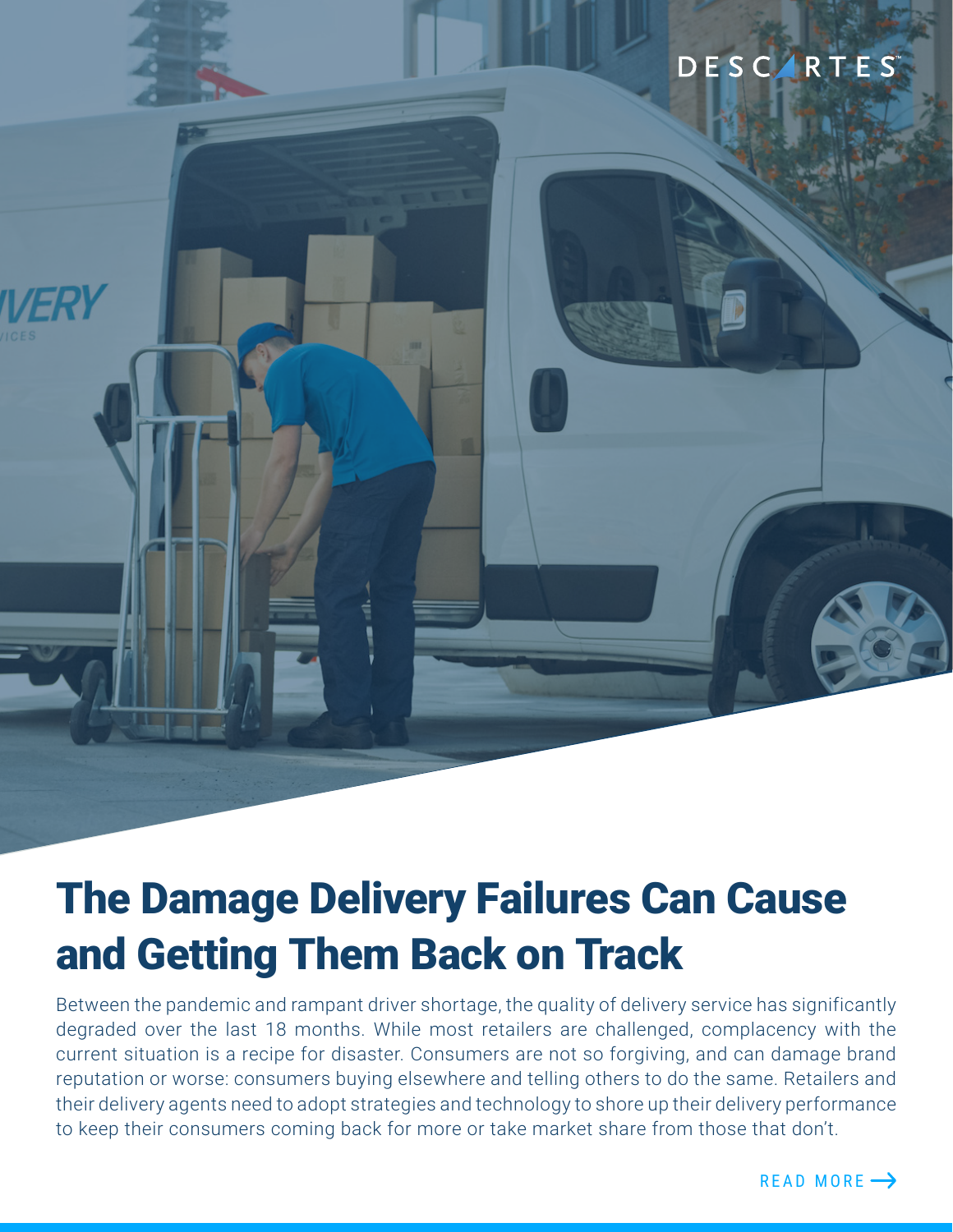## **The Current Situation**

Descartes recently commissioned a [pan-European home delivery consumer sentiment study](https://routinguk.descartes.com/eu-home-delivery-research-wp).<sup>7</sup>The research revealed that 72% of the over 5,000 respondents had some form of delivery failure in the 3 months prior to the survey. There were many reasons for failure, but the top three were all delivery time related (See Figure #1) and not just execution related.



*Source: Descartes/SAPIO*

Understandably, consumers are not taking this performance well and are either less committed or walking away from that retailer or their delivery agent. The top consumer responses (see Figure #2) drives this point home. For any retailer or delivery organization the numbers should be a wake-up call in terms of the number of consumers taking action on poor delivery performance.



*Source: Descartes/SAPIO*